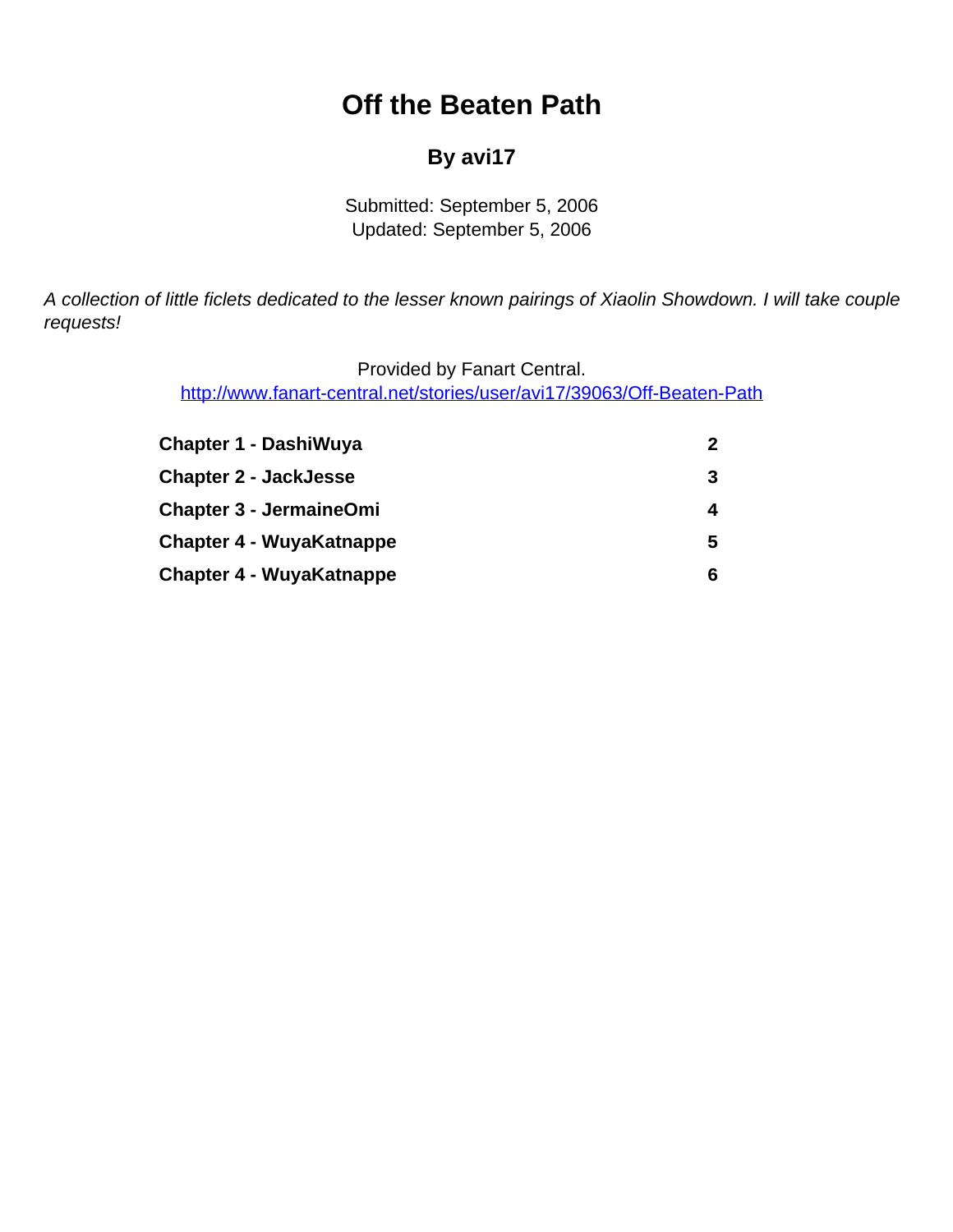### **1 - DashiWuya**

<span id="page-1-0"></span>Hi there, guys! After working my @\$\$ off on the super-serious "Ultimatum", I decided to write something fun for a change. This will basically be a collection of drabbles involving whatever pairing strikes my fancy at the time. Usually, though, the pairings won't be particularly mainstream, because the obscure ones are more fun.

I will take pairing requests, although I can't make a 100 guarantee that I'll do what is requested. I'll certainly try, though. Though this chapter and the next are het, I'll also take slash and femmeslash requests (honestly, I prefer slash). However, please don't send me utter crack (something ridiculous like...Hannibal/Tubbimura) because that's virtually impossible to write coherently.

First up- Dashi/Wuya, because I love them too much.

XXXXX

Love-Hate Relationship

She absolutely hates him, there's no doubt about that. Ever since they met, his carefree attitude has irritated her. She finds him loud and obnoxious and utterly infuriating in every way. She can't stand his obsession with his little magical toys and the hours he spends tinkering with them. Most of all, she hates his nobility, his righteousness; he's a complete goody-twoshoes and it drives her nuts.

She eagerly anticipates the day she'll turn on him, the day she'll finally destroy him and dominate the world with her evil.

But then, she feels his strong presence as he slides up beside her. She feels that hard body pressing down on her own, feels those calloused fingers running over the soft curves of her hips and breasts and those rough lips moving against hers. She revels in the feel of his hot breath against her cheek as he whispers sweet-nothings in her ear.

And she decides that evil can wait, if only for a little while.

XXXXX

R and R, por favor?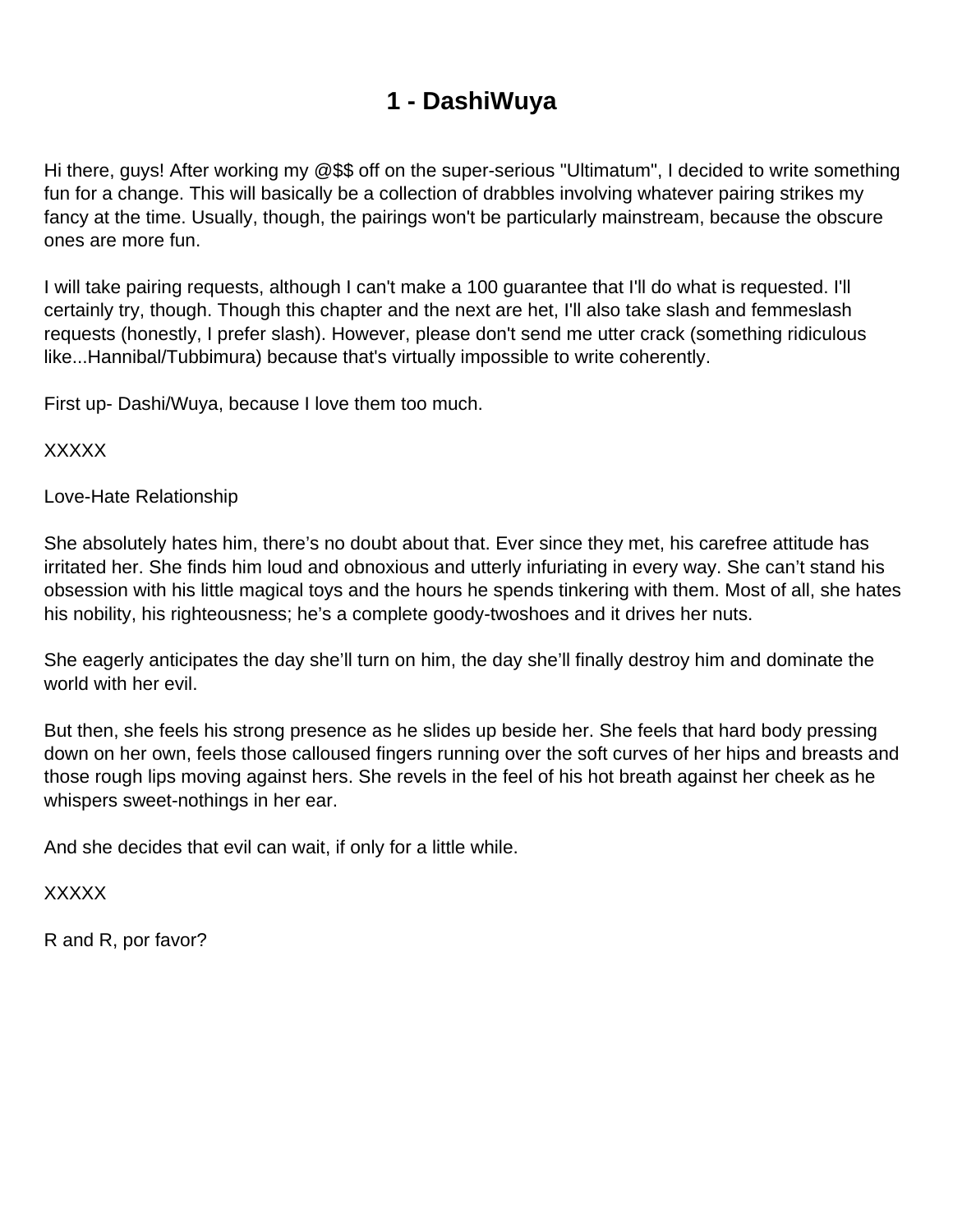#### **2 - JackJesse**

<span id="page-2-0"></span>Chapter 2- Jack/Jesse. Don't ask me why I wrote this, because I honestly don't know. It was fun, though.

XXXXX

Sissy Boy

Jack Spicer had to be the biggest wuss that Jesse Bailey had ever met. He screamed like a little girl, whimpered like a frightened puppy, and even wet his pants like a three-year-old. Upon examination, his upper-body strength proved equivalent to that of an overcooked noodle. He was certainly bold when it came to flirting, she had to give him that, but even his attempts at that were more than a bit lame.

He came off, to her, as the exact opposite of the Texas men she was used to, particularly her brother.

Then again, she loathed her brother. Those strong-man types always had pissed her off, with their insistence that girls were the inevitably weaker sex and required protection. Jack was undeniably a welcome change- she appreciated the way he would hide behind her or cling to her when a dangerous situation arose. It was gratifying to feel so strong and in-control, and she found his silly, childish cowering surprisingly cute.

In the end, she figured that having a sissy for a boyfriend wasn't too bad.

XXXXX

You know the drill. R, R, and R. (read, review, request)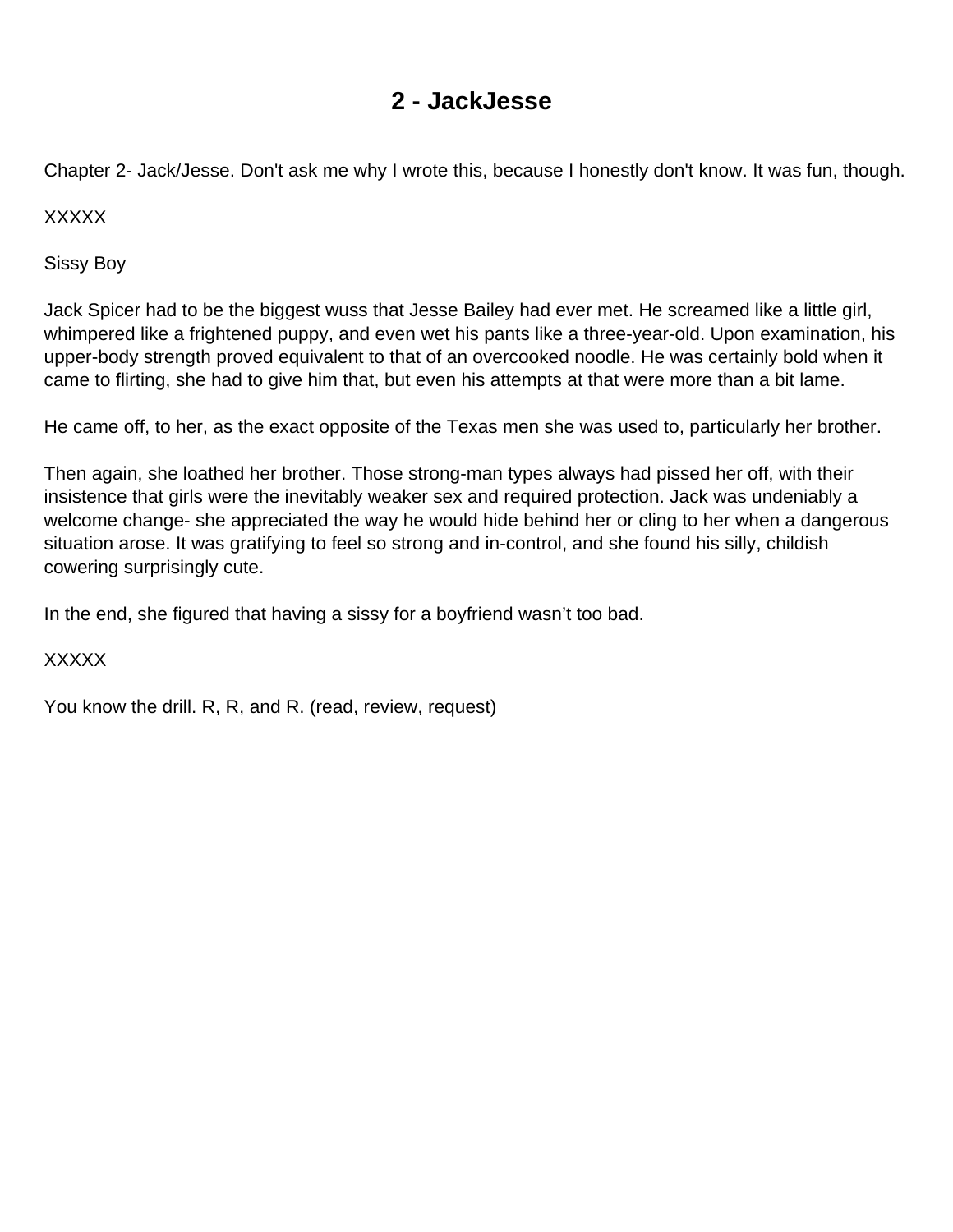### **3 - JermaineOmi**

<span id="page-3-0"></span>Third chapter- JermaineOmi, because it has the potential to be so cute and needs to be written more. I still take pairing requests!

XXXXX

Growing on Me

There were many strange people in New York, but Jermaine had never met anyone quite as strange as Omi. His clothes resembled pajamas more than anything, for one. Unlike Jermaine's ultra-hip style of speaking, Omi's mannerisms were almost excruciatingly stuffy, and he could mangle even the simplest slang. His hands were tiny and pointy, and his head was large and round. But above all, he was just so impossibly short!

Yet despite his many oddities, Omi positively radiated self-confidence. Jermaine had no idea howperhaps the little monk just didn't realize his own strangeness.

When it came down to it, though, Omi's shortcomings didn't mean too much. His bad slang made for a good laugh, and those pointy little hands were capable of the most adorably melodramatic gestures. His little smiles and big grins were so endearing, even from that tiny mouth, and his hugs were still warm, despite the fact that his shortness resulted in his face being buried in Jermaine's stomach.

Even if he never actually grew at all, Jermaine knew that Omi had grown on him.

XXXXX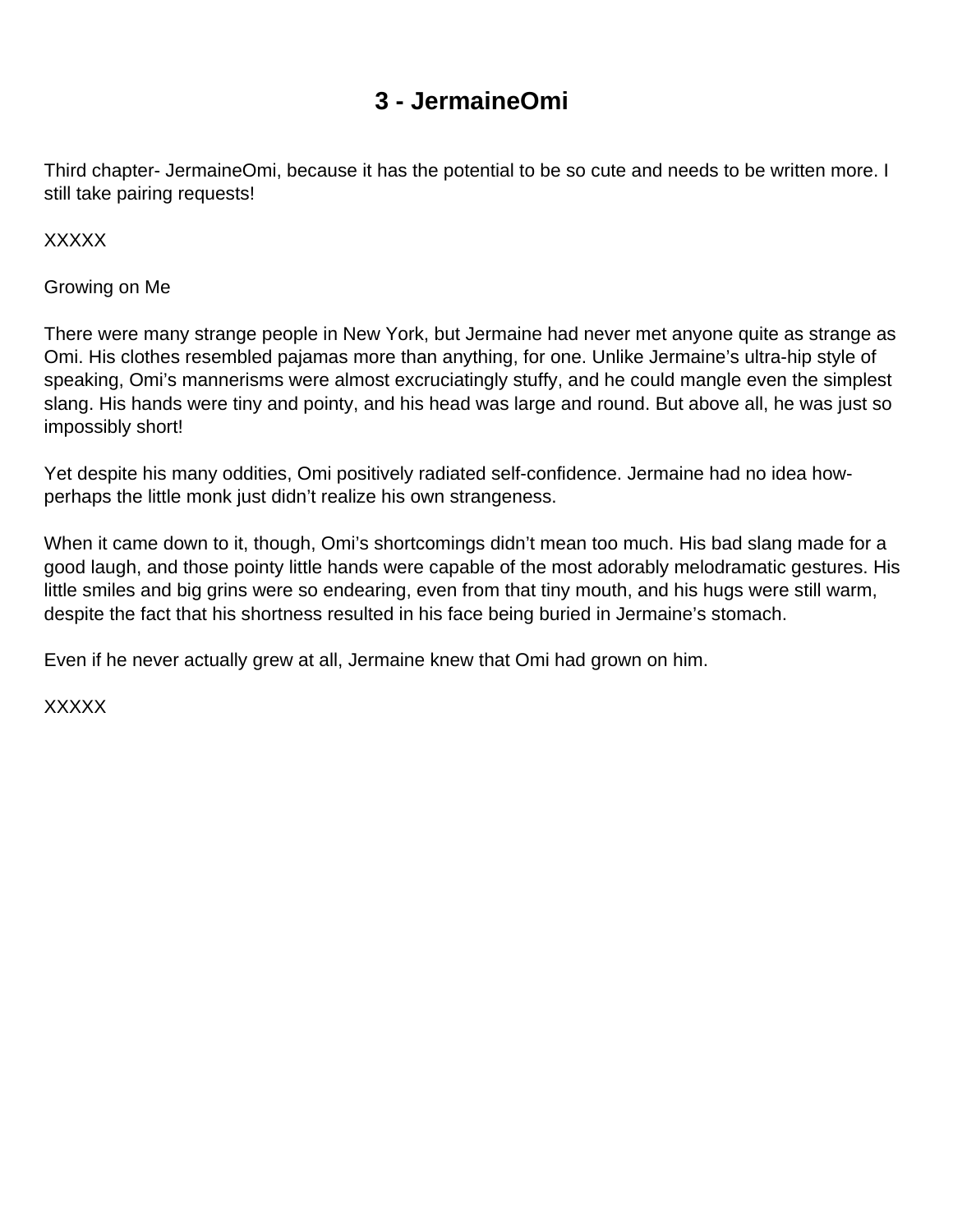## **4 - WuyaKatnappe**

<span id="page-4-0"></span>Fourth chapter- WuyaKatnappe. Normally I'm not as big of a fan of femmeslash as some other genres, but this pairing strikes me as a possibility.

XXXXX

Cat Person

Wuya had never been a cat person. Although she had to admit that the fluffy fur was nice, the teeth and claws were less than desirable. They were particularly unpleasant when they were embedded in some part of her skin, as they often were. She didn't like their stubby little paws, their sandpaper-like tongues, or the way they shed hair like a sneeze-inducing blizzard. And most of all, she hated the smell.

Cats, in her opinion, were a most undesirable animal in almost every way.

But suddenly, when she thought of cats, different things began to come to mind. Instead of bringing thoughts of shedding fur, it meant milky-white skin, silky golden-blonde hair, and tight black leather that closely hugged a gorgeously curved body. Those stunted paws and vicious claws were replaced with graceful hands and long, pink-painted and perfectly manicured nails. That rough tongue became smooth and sensual, and the cat odor became the spicy aroma of expensive perfume.

Perhaps, she thought, there was more than one way to be a cat person.

XXXXX

R, R, and R!